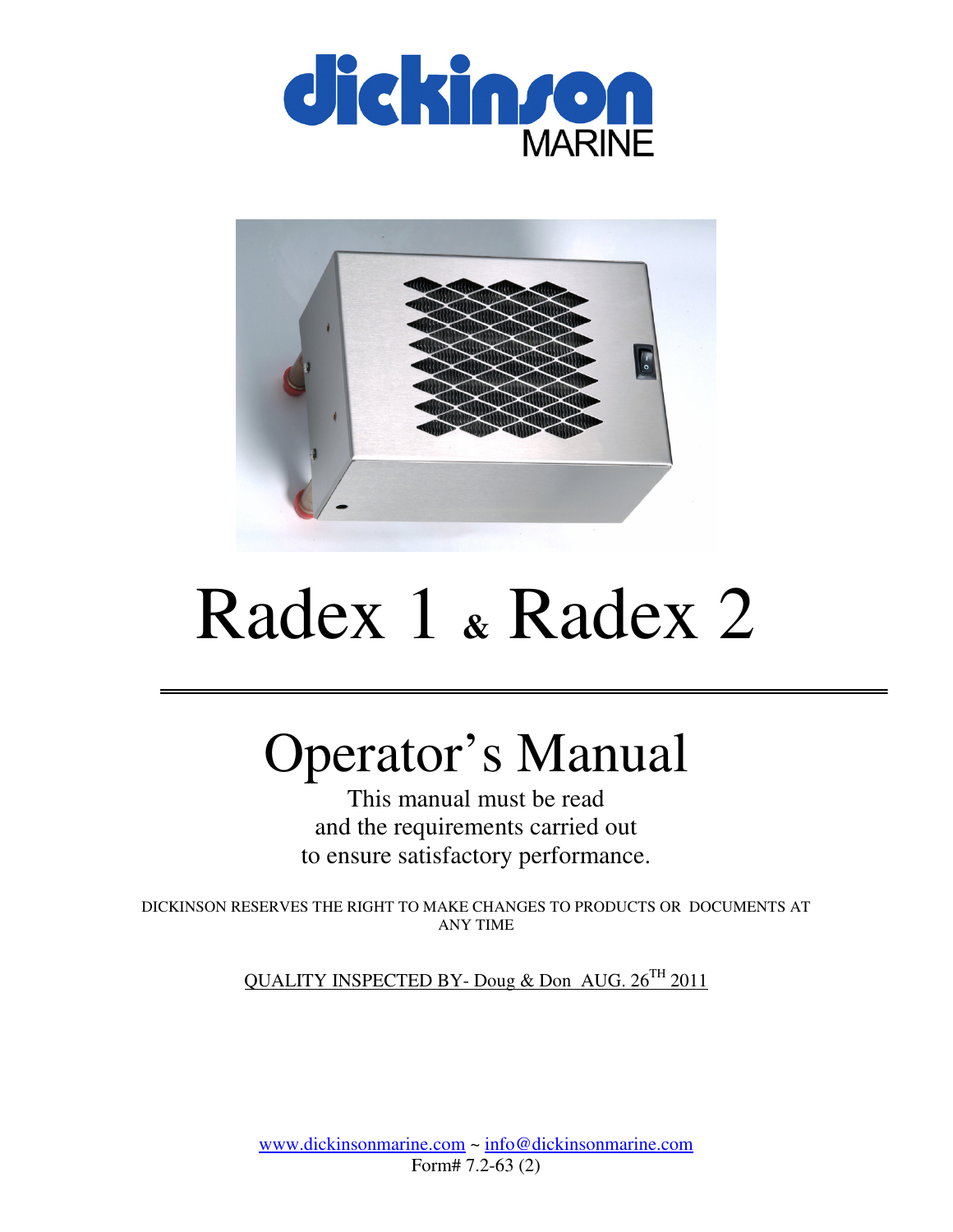## Warnings and Disclosures

- **FOLLOW ALL INSTALLATION AND OPERATING PROCEDURES**
- WARNING! DO NOT MOUNT THIS HEATER IN THE BILGE AREA OR IN AN AREA THAT DRAWS AIR FROM THE BILGE.
- WARNING! ENGINE COOLANT OR BOILER HEATED WATER CAN CAUSE INJURY AND PAINFUL BURNS. USE CAUTION AND ENSURE ALL CLAMPS AND FITTINGS ARE TIGHT AND SECURE
- WARNING! ENSURE HANDS, WIRES, LOOSE CLOTHES AND OTHER OBSRUCTIONS ARE CLEAR OF THE FAN (S) IN THE HEATER BEFORE OPERATION.
- DO NOT USE SUBSTITUTE PARTS

#### **Keep your proof of purchase and product serial number for warranty**

### **Diagram**

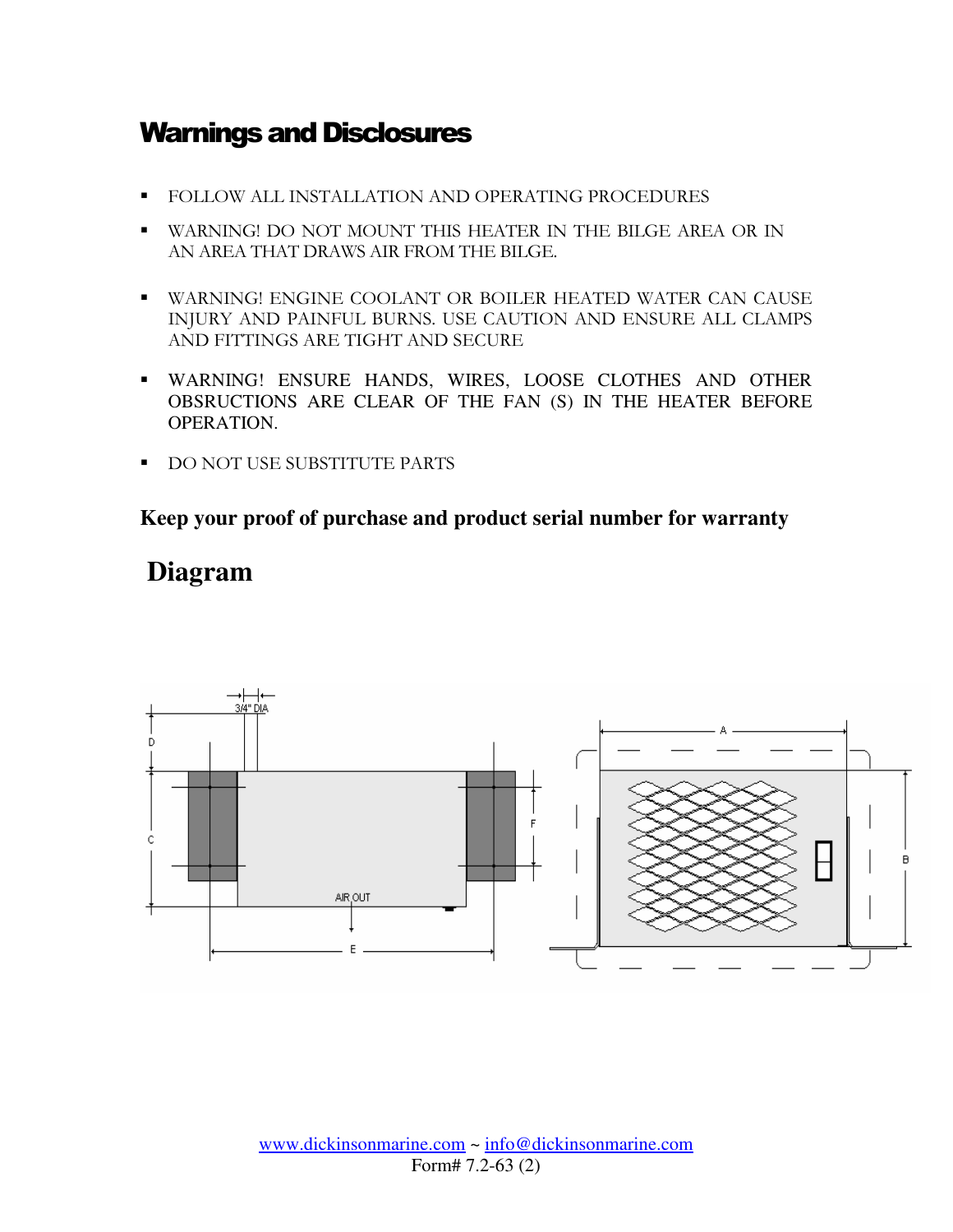| Radex 1 | $10.38"$ / | $7.00$ " / | $5.00$ " / | $2.00$ "/ | $12.38"$ / | 3.00"  |
|---------|------------|------------|------------|-----------|------------|--------|
|         | 26.37cm    | 17.78cm    | 12.7cm     | 5.08cm    | 31.45cm    | 7.62cm |
| Radex 2 | $16.88"$ / | $7.00"$ /  | $5.00$ " / | 2.00"     | 18.00"     | 3.00"  |
|         | 42.88cm    | 17.78cm    | 12.7cm     | 5.08cm    | 45.72cm    | 7.62cm |

|         | <b>VOLTS</b> | <b>AMPS</b> | <b>CFM</b> | <b>BTU/HR-</b><br><b>KW</b> | WEIGHT             |
|---------|--------------|-------------|------------|-----------------------------|--------------------|
| Radex 1 |              | 0.74        | 100        | 12000/<br>3.5kW             | $6.5$ lbs / 3 $kg$ |
| Radex 2 |              | 1.48        | 200        | 24000/7 kW                  | $9$ lbs / $4$ kg   |

| <b>Note:</b> 24 volt motors may be in stock depending on inventory stock |  |  |
|--------------------------------------------------------------------------|--|--|
|--------------------------------------------------------------------------|--|--|

## Your Radex Heater

Thank you for choosing the Radex water to air heat exchanger. The Radex heater is designed to efficiently use the waste water heat produced by a water cooled engine or a hot water boiler system, to generate a source of forced air heat. The Radex is suitable for use in boats, RVs, trucks, cars and anywhere else a source of circulating hot water and 12v power is available.

There are two Radex models, the Radex 1 and the larger Radex 2. Each use a very quiet, low amp draw fan to push air through the heated coil to heat a space.

## Mounting Kits

Two mounting kits are available for the Radex 1 and Radex 2.

Side mount bracket kit 22-001 fits both the large and the small Radex and is used to mount the Radex to the floor, a wall or ceiling. The frame mount kit (22-002 for Radex 1 and 22-003 for Radex 2) is used to install a recessed Radex flush in a bulkhead or cabinet with a trim panel.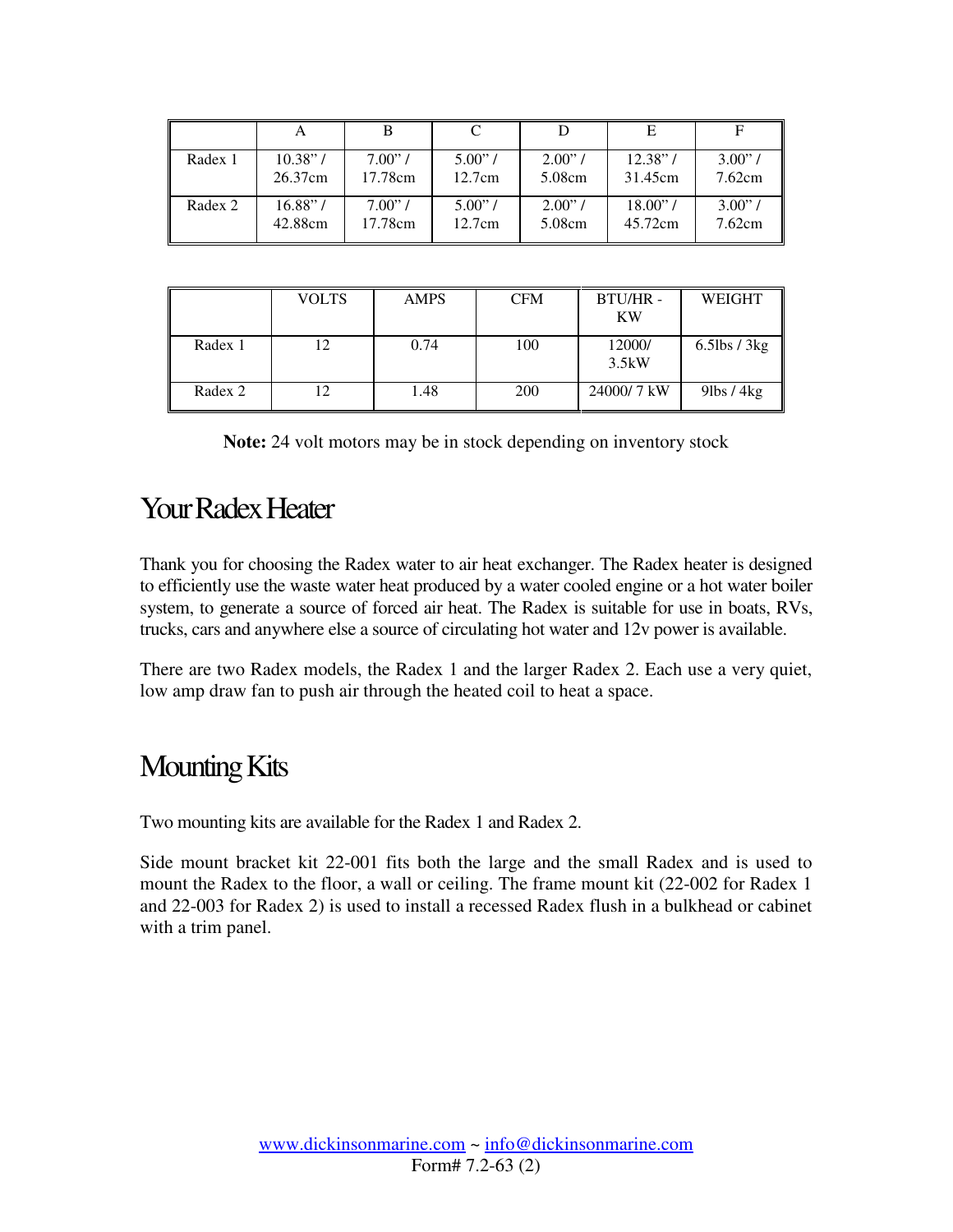



Using the "Side Mount Bracket Kit" for the Radex, you can mount the unit to a wall, floor or ceiling in a number of different ways.

#### Blower Fan

Your Radex is equipped with one or two low amp 12v fans. Each fan is controlled by a separate on and off switch. We suggest that a 3 amp fuse be used in the installation.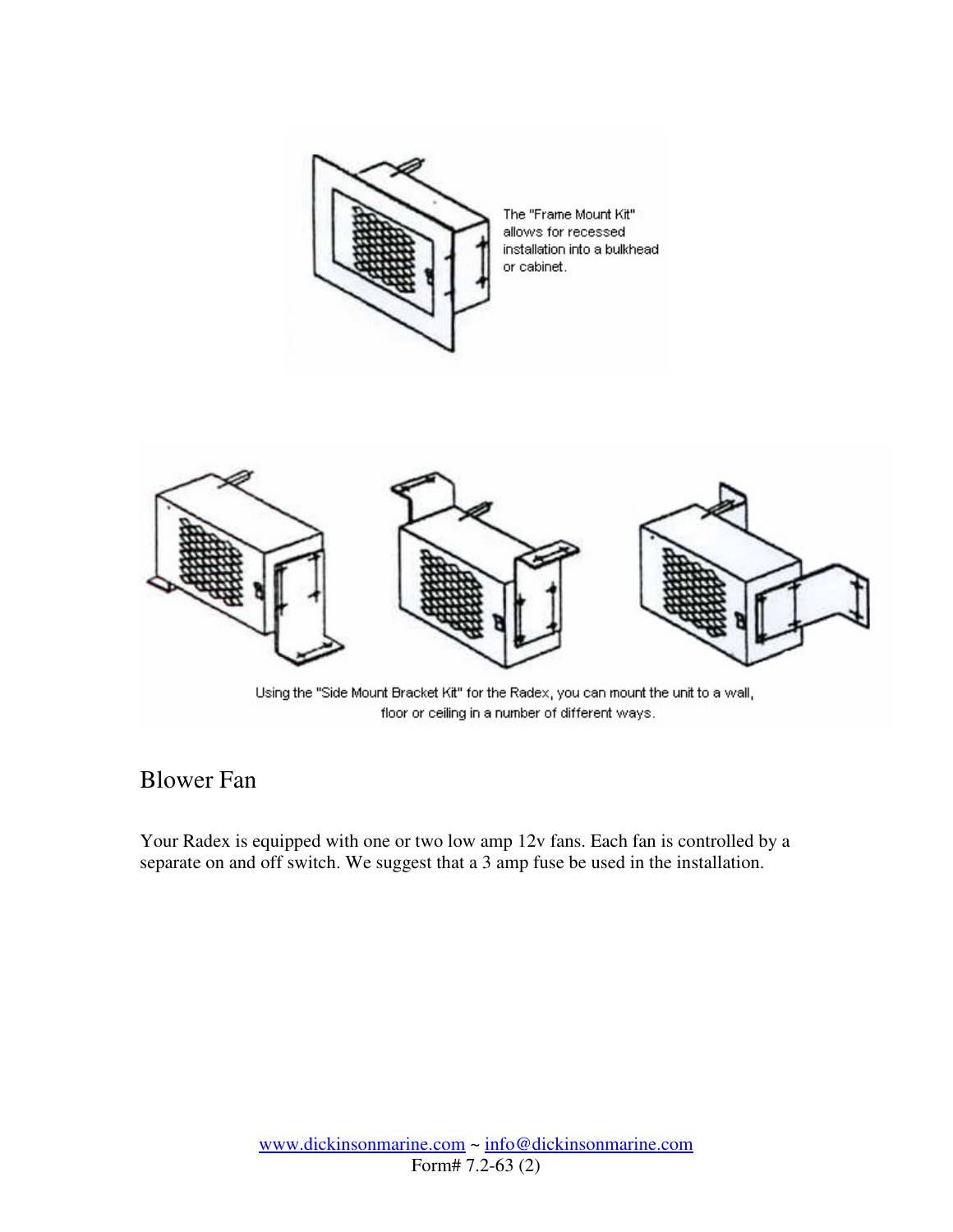## Installation

To make sure your unit has an adequate air supply install the Radex so there is at least 2" (5.08cm) of airspace behind the fan.

Connect the circulating hot water to the pipes as shown. The outside dimension of the copper tubing is a ¾" diameter (1.9cm). If using 5/8ths heater hose, ensure the clamp is secure at the end of the hose to prevent slipping . We recommend the use of compression fittings with a 3/4" diameter female tube to a 5/8" diameter male hose barb fitting (and hose clamp).

Operate the heater and check all connections for leaks prior to final installation into wall or cabinet.



After the fan wiring and water installation are complete, secure the Radex in the mounted position with the desired mounting kit.

Fresh water cooled engines should mount the heater below the level of the radiator cap or use an air bleeder to prevent trapped air locks. The Radex 2 has an installed manual air bleed valve. Be sure the hoses are not kinked or restricted in any way.

REPORT ANY DEFICIENCIES OR MISSING COMPONENTS IMMEDIATELY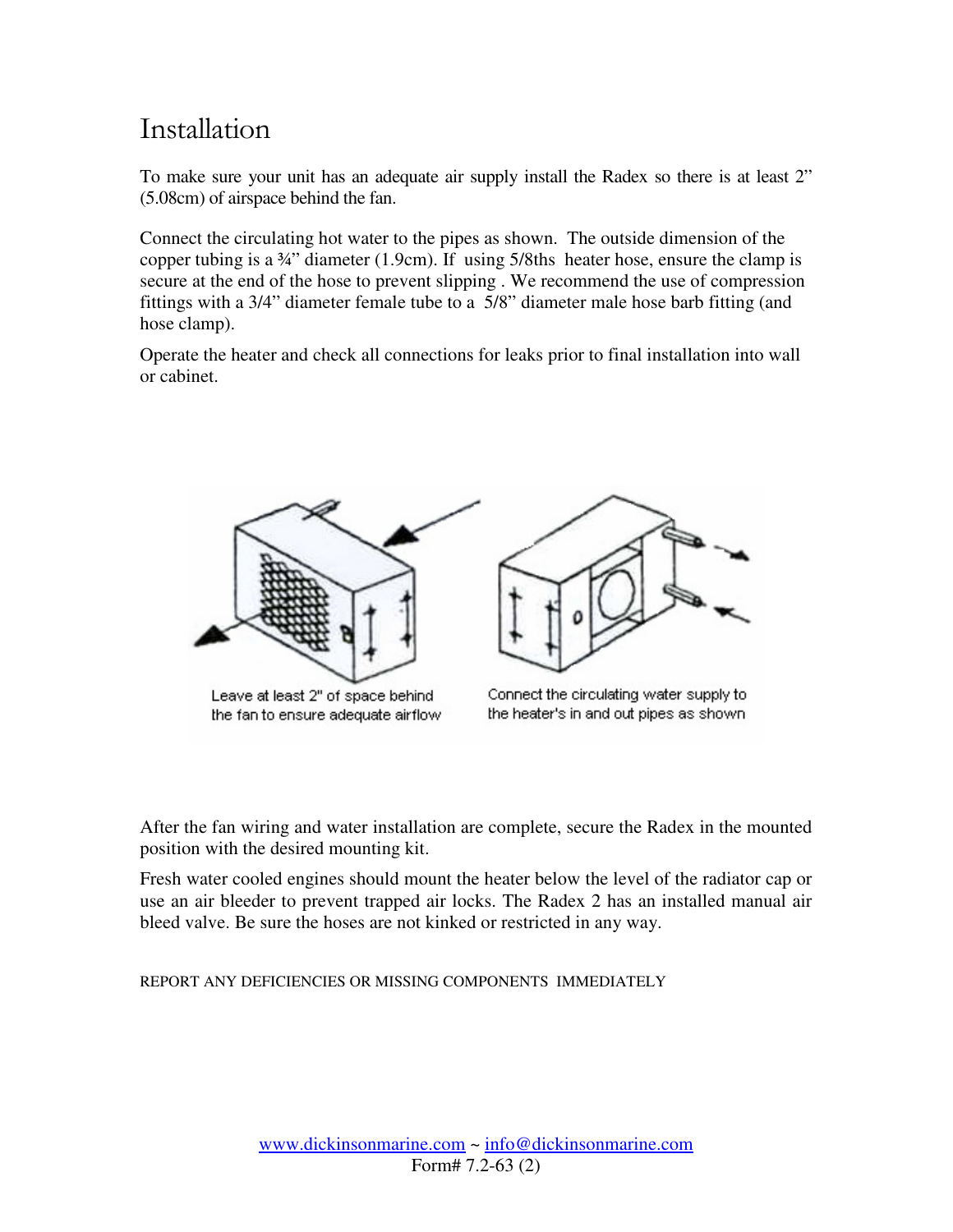#### Limited Warranty

WARRANTY PROVISIONS : Dickinson warrants this product to be free of defects in workmanship and materials for a period of one year. This warranty is limited to claims submitted in writing within a one-year period following the date of purchase. If any part of your new product fails because of a manufacturing defect within the warranty period Dickinson offers to replace said parts free of charge, provided, however, that such parts have not been improperly repaired, altered or tampered with or subjected to misuse, abuse or exposed to corrosive conditions. This warranty, however, is limited by certain exclusions, time limits and exceptions as listed below. Read these limitations and exclusions carefully.

TIME LIMIT : This warranty is given too and covers only the original purchaser. Coverage terminates one year from the date of purchase for parts replacement. EXCLUSIONS : This warranty does not cover or include : (a) Any normal deterioration of the product and appearance of items, due to wear and/or exposure; (b) any guarantees, promises, representations, warranties or service agreements given or made by an authorized distributor or other person selling this product, other than those specifically stated herein; (c) any damage or defect due to accident, improper repair, alteration, unreasonable use including failure to provide reasonable and necessary maintenance, misuse or abuse of the equipment, or exposure to corrosive conditions. This warranty is conditioned upon normal use, reasonable and necessary maintenance and service of your product, and written notice being given promptly upon Buyer's discovery of a warranty claim, pursuant to paragraph 6 below. Reasonable and necessary maintenance is maintenance which you are expected to do yourself or have done for you. It is maintenance, which is necessary to keep your product performing its intended function and operating at a reasonable level of performance.

DAMAGE LIMITATION WARNING : IN NO EVENT SHALL Dickinson BE LIABLE FOR ANY INCIDENTAL OR CONSEQUENTIAL DAMAGES, INCLUDING (BUT NOT LIMITED TO) LOSS OF USE OF THE PRODUCT, LOSS OF TIME, INCONVENIENCE, EXPENSES FOR TRAVEL, LODGING TRANSPORTATION CHARGES, LOSS BY DAMAGE TO PERSONAL PROPERTY OR LOSS OF INCOME, PROFITS OR REVENUE.

ORAL OR IMPLIED WARRANTY LIMITATIONS : The foregoing warranty is exclusive and in lieu of all other warranties, written or oral, expressed or implied, including but not limited to any warranty or merchantability or fitness for a particular purpose.

TRANSFER LIMITATIONS : This warranty is not assignable or transferable. It covers only the original purchaser.

CLAIM PROCEDURE : In the event of a defect, problem or that a breach of this warranty is discovered, in order to protect any warranty rights you must promptly notify Dickinson. Give name, address, and model name, location of unit, description of problem and where you can be reached during business hours.

RESERVED RIGHT TO CHANGE : Dickinson reserves the right to make changes or improvements to products it produces in the future without imposing on itself any obligations to install the same improvements in the products it has previously manufactured.

SECOND OR SUBSEQUENT OWNER : Dickinson does not give any warranty to secondary or subsequent purchasers, and it disclaims all implied warranties to such owners.

INSPECTION : To assist you in avoiding problems with your product and to validate this warranty you are required to do the following : (a) read the warranty; (b) inspect the product. Do not accept delivery until you have examined the product with your supplier; (c) ask questions about anything you do not understand concerning the product.

OWNER REGISTRATION : Fill out the WARRANTY CARD within 30 days from the date of delivery.

WARRANTY : RETURN OF THE CARD IS CONDITION PRECEDENT TO WARRANTY COVERAGE AND PERFORMANCE. IF YOU DO NOT FILL OUT AND MAIL THE CARD AS DIRECTED, YOU WILL NOT HAVE A WARRANTY.

LEGAL RIGHTS : This warranty gives you specific legal rights and you may also have other rights, which may vary within different government jurisdictions.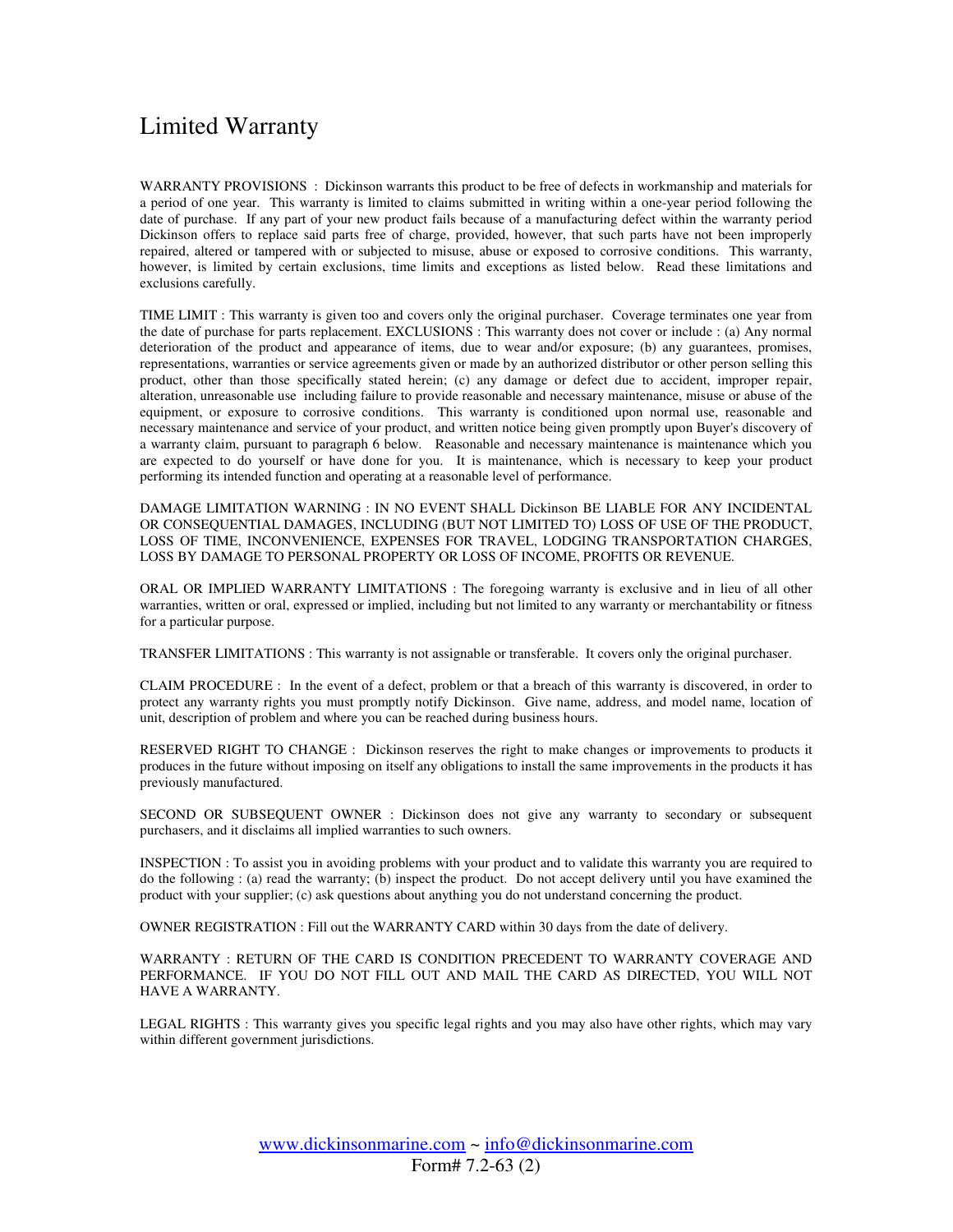Return to:



#### **WARRANTY FORM**

| I have read and understand the Limited Warranty and the Instruction Manual | and agree to the terms and condition                                                                                                  |  |           |
|----------------------------------------------------------------------------|---------------------------------------------------------------------------------------------------------------------------------------|--|-----------|
| (please print)                                                             |                                                                                                                                       |  |           |
|                                                                            |                                                                                                                                       |  |           |
|                                                                            |                                                                                                                                       |  |           |
|                                                                            |                                                                                                                                       |  |           |
|                                                                            |                                                                                                                                       |  |           |
|                                                                            |                                                                                                                                       |  |           |
|                                                                            |                                                                                                                                       |  |           |
|                                                                            |                                                                                                                                       |  |           |
|                                                                            |                                                                                                                                       |  |           |
|                                                                            |                                                                                                                                       |  |           |
|                                                                            |                                                                                                                                       |  |           |
| $\mathbf{M}$ $\mathbf{M}$                                                  | $\mathcal{L}$ , and $\mathcal{L}$ , and $\mathcal{L}$ , and $\mathcal{L}$ , and $\mathcal{L}$ , and $\mathcal{L}$ , and $\mathcal{L}$ |  | $\cdot$ 1 |

Note: The warranty info can be sent in via e-mail: info@dickinsonmarine.com